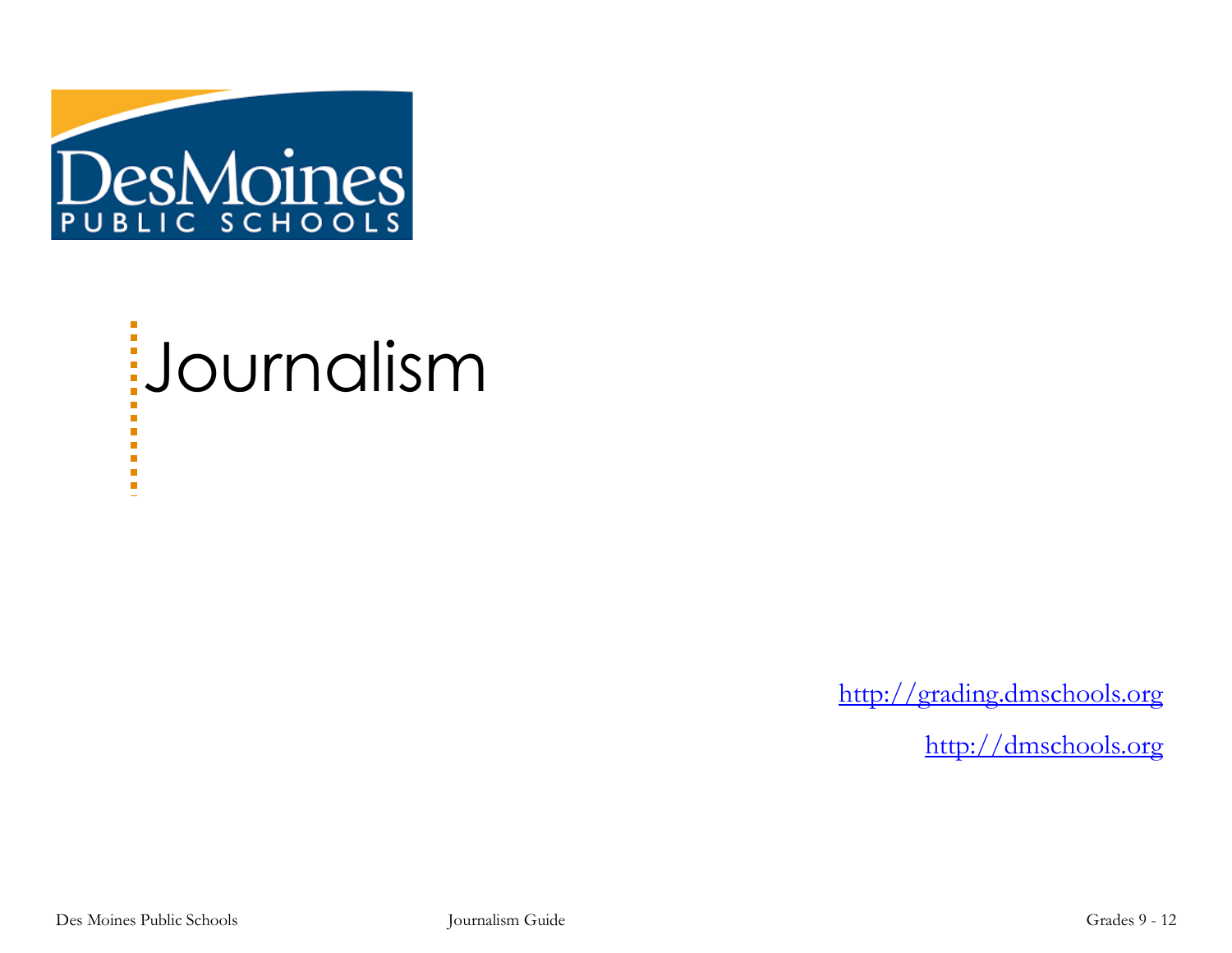## **Foreword**

- A fully developed Canvas course is available **[here](https://lor.instructure.com/resources/d3d94e6376904c5ba7b12bbbd80b6620?shared)**. This course can serve as a shell for instructors to personalize and contains all necessary documents and assignments aligned by target.
- Journalism is a hybrid course that is informed by both [CCSS Literacy Standards](https://iowacore.gov/standards/literacy/k-1-2-3-4-5-6-7-8-9-10-11-12/literacy) and [Standards for Journalism Educators](http://jea.org/wp/home/for-educators/standards/) provided by the JEA.

#### **How to use this document:**

#### **This curriculum guide is** *not…*

- A lock-step instructional guide detailing exactly when and how you teach.
- Meant to restrict your creativity as a teacher.
- A ceiling of what your students can learn, nor a set of unattainable goals.

# **Instead, the curriculum guide** *is* **meant to be a common vision for student learning and a set of targets and success criteria directed related to grade-level standards by which to measure and report student progress and provide meaningful feedback.**

The curriculum guide outlines the learning that is **most essential** for student success; it is our district's guaranteed and viable curriculum. The expectation is that every student in our district, regardless of school or classroom, will have access to and learn these targets. As the classroom teacher, you should use the curriculum guide to help you to decide how to scaffold up to the learning targets and extend your students' learning beyond them.

Within this document, you will find a foundational structure for planning sequential instruction in the classroom which can be supplemented with materials from any number of the linked resources.

Please consider this guide a living and dynamic document, subject to change and a part of a continuous feedback loop.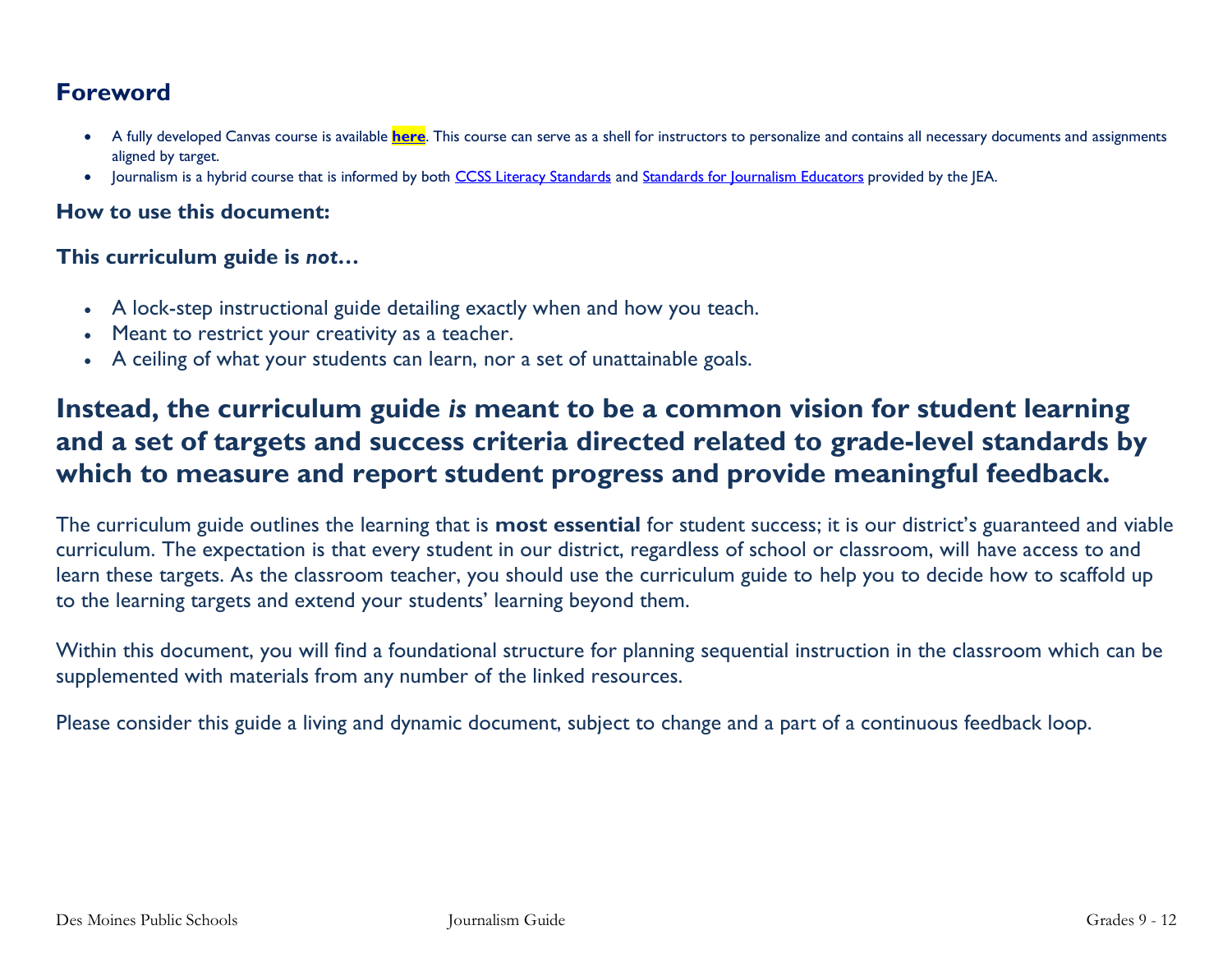#### JOURNALISM Semester at a Glance

This class will provide students with experiences in interviewing, drafting, word processing, editing and producing their own news, feature and opinion stories. Students gain knowledge of press law that affects them as student journalists and the deadline process that all publications operate on. Students will develop skills in: News judgment, interviewing, editing, headline/caption writing and page design. Students will have the opportunity to work with Adobe InDesign and Adobe Photoshop. Journalism serves as the pre-requisite to both yearbook and newspaper publications labs.

## **Primary Resources: Learning Targets are linked below each unit scale. These include all required sources for the course.**

| <b>Semester</b>                                  | <b>Topic I: Writing</b><br><b>Topic I Resource Folder</b>                     | <b>Topic 2: Ethics</b><br><b>Topic 2 Resource Folder</b> | <b>Topic 3: Design</b><br><b>Topic 3 Resource Folder</b> | <b>Topic 4: Professional</b><br><b>Responsibility</b> |
|--------------------------------------------------|-------------------------------------------------------------------------------|----------------------------------------------------------|----------------------------------------------------------|-------------------------------------------------------|
| <b>Reporting</b><br>frequency of<br>topic scores | Every 6 weeks                                                                 | Every 6 weeks                                            | <b>Every 6 weeks</b>                                     |                                                       |
| Standards Aligned                                | Journalism Education 11<br><b>Writing 2</b><br><b>Writing 4</b><br>Language I | Journalism Education 4                                   | Journalism Education 1<br>Speaking and Listening 5       | Journalism Education 3<br>Journalism Education 5      |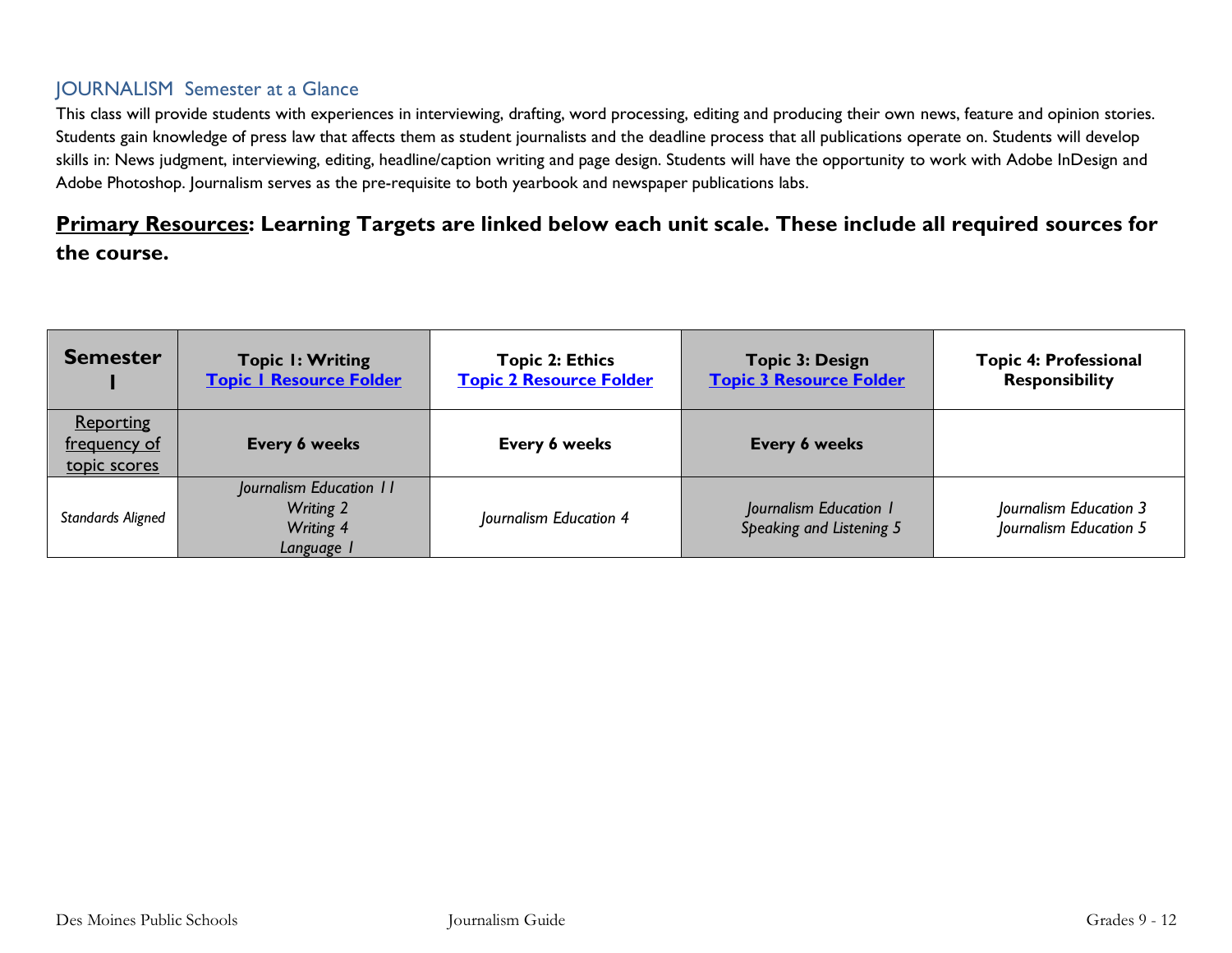### **Standards-Referenced Grading Basics**

#### **Our purpose in collecting a body of evidence is to:**

• Allow teachers to determine a defensible and credible topic score based on a representation of student learning over time.

• Clearly communicate where a student's learning is based on a topic scale to instructional decisions and push student growth.

- Show student learning of Level 3 targets through multiple and varying points of data
- Provide opportunities for feedback between student and teacher.

#### **Scoring**

A collaborative scoring process is encouraged to align expectations of the scale to artifacts coll Routine use of a collaborative planning and scoring protocol results in calibration and a coll understanding of evidence of mastery. Enough evidence should be collected to accurately repre progression of student learning as measured by the topic scale. Teachers look at all available evidence to determine a topic score. All topic scores should be defensible and credible through a body of evidence.

#### **\*\*\*Only scores of 4, 3.5, 3, 2.5, 2, 1.5, 1, and 0 can be entered as Topic Scores**.

## **Multiple Opportunities**

Philosophically, there are two forms of multiple opportunities, both of which require backwards design and intentional planning. One form is opportunities planned by the teacher throughout the unit of study and/or throughout the semester. The other form is reassessment of learning which happens after completing assessment of learning at the end of a unit or chunk of learning.

Students will be allowed multiple opportunities to demonstrate proficiency. Teachers need reliable pieces of evidence to be confident students have a good grasp of the learning topics before deciding a final topic score. To make standards-referenced grading work, the idea of "multiple opportunities" is emphasized. If after these opportunities students still have not mastered Level 3, they may then be afforded the chance to reassess.

|                                             | Evidence shows the student can                                                                                   | <b>Topic</b><br>Score |  |
|---------------------------------------------|------------------------------------------------------------------------------------------------------------------|-----------------------|--|
|                                             | Demonstrates proficiency (AT) in all learning<br>targets from Level 3 & Level 4                                  | 4.0                   |  |
|                                             | Demonstrates proficiency (AT) in all learning<br>targets from Level 3 with partial success at Level              | 3.5                   |  |
| Start at Level 3 when                       | Demonstrates proficiency (AT) in all learning<br>targets from Level 3                                            | 3.0                   |  |
| determining a topic $\rightarrow$<br>score. | Demonstrates proficiency (AT) in <b>at least half</b><br>of the Level 3 learning targets                         | 2.5                   |  |
|                                             | Demonstrates some foundational knowledge<br>(PT) toward all_Level 3 targets                                      | 2.0                   |  |
| ta                                          | Demonstrates some foundational knowledge<br>(PT) of <b>some</b> of the Level 3 learning target or<br>standard    | 1.5                   |  |
|                                             | Does not meet minimum criteria for the<br>standard or target.                                                    | 0.1                   |  |
| artifacts collected.<br>on and a collective | Produces no evidence appropriate to the learning<br>targets at any level (Is missing for one or more<br>targets) | 0                     |  |
| urately represent a                         | * foundational knowledge is defined by the success criteria for the learning<br>targets or standards.            |                       |  |

#### **Guiding Practices of Standards-Referenced Grading**

- **1.** A consistent 4-point grading scale will be used.
- **2.** Student achievement and behavior will be reported separately.
- **3.** Scores will be based on a body of evidence.
- **4.** Achievement will be organized by learning topic and converted to a grade at semester's end.
- **5.** Students will have multiple opportunities to demonstrate proficiency.
- **6.** Accommodations and modifications will be provided for exceptional learners.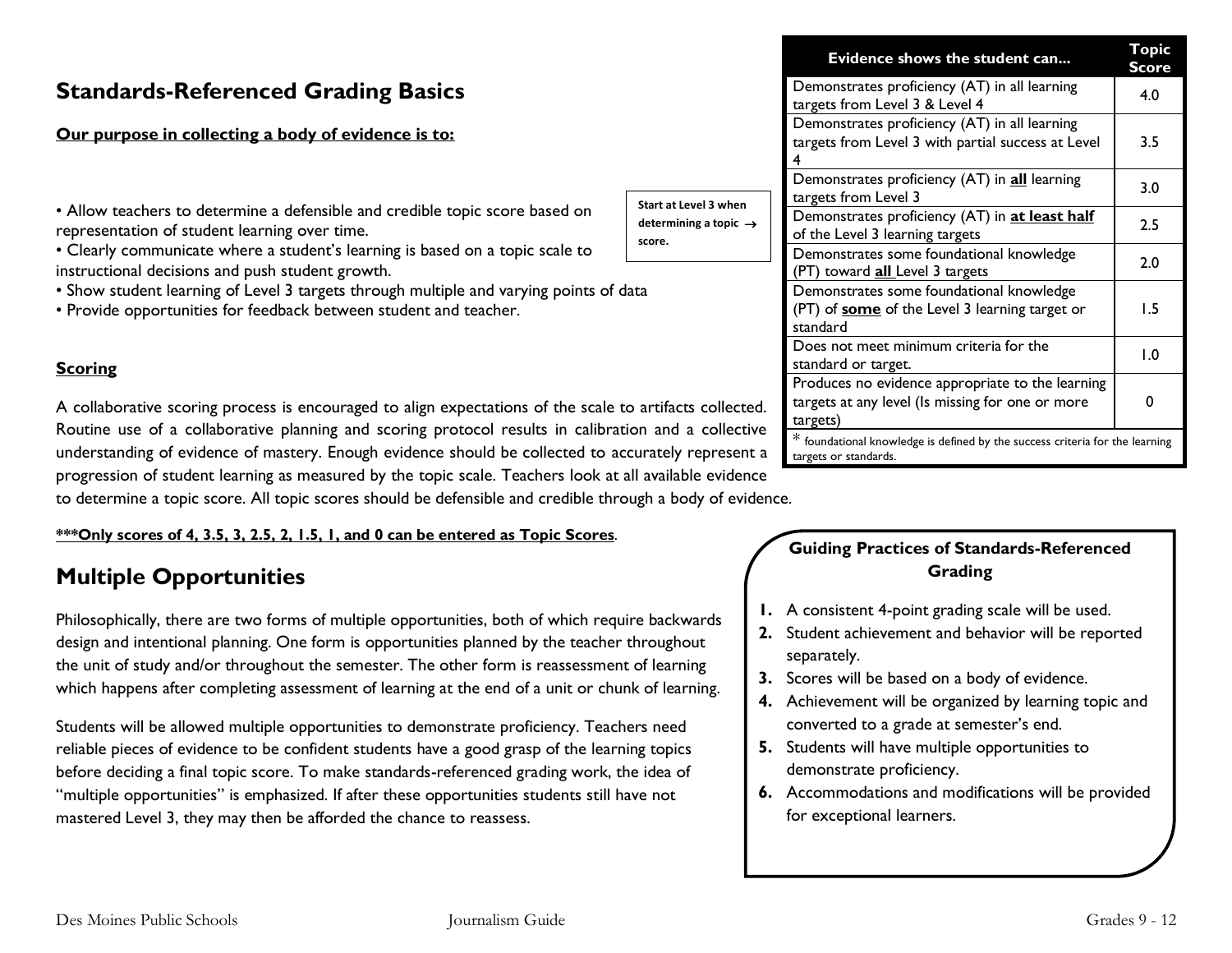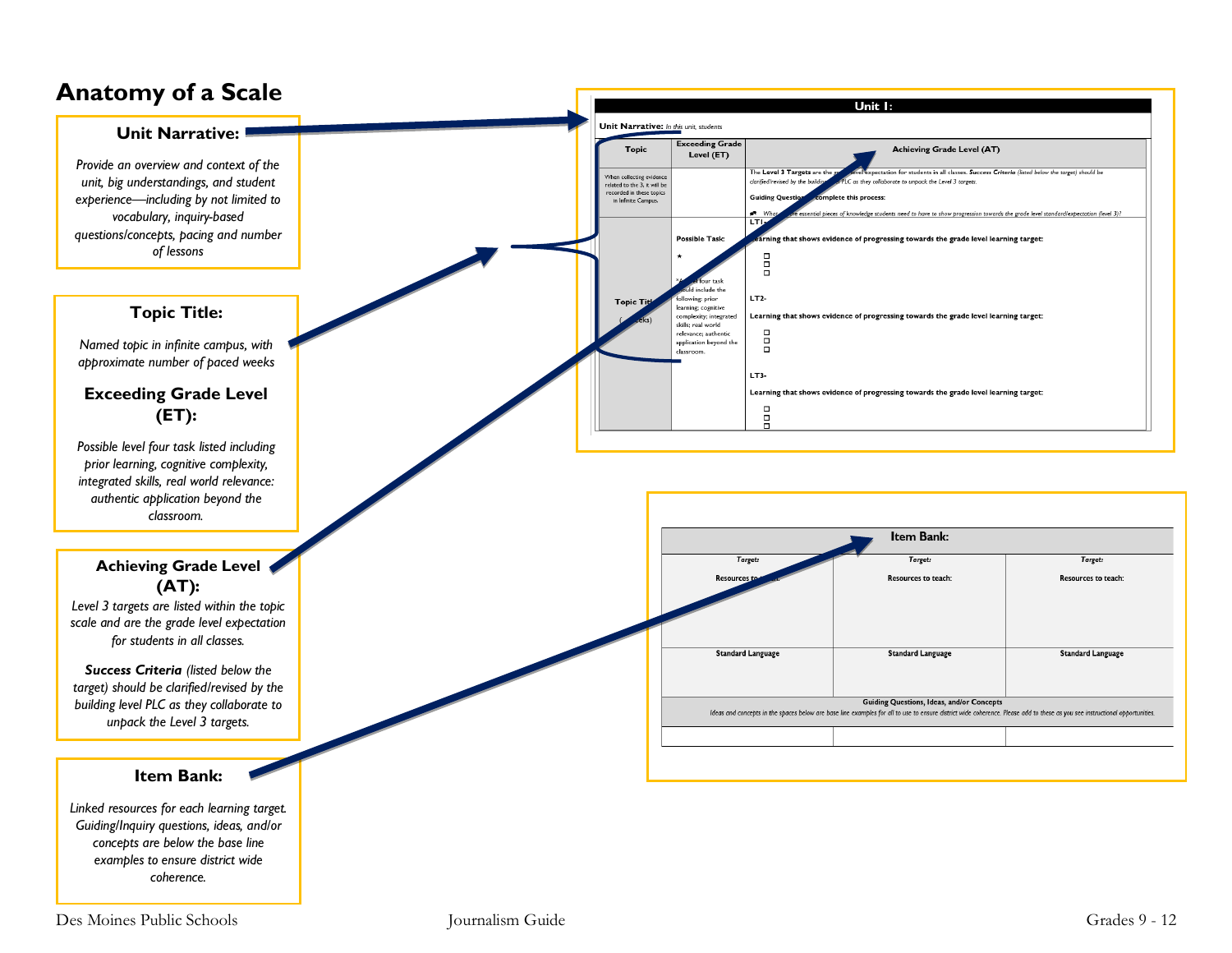# **Topic 1:**

**Topic Narrative/Overview:** *In this topic, students will explore the basics of news writing, feature writing, and opinion writing. Teachers should capture evidence from all three types of journalistic writing as appropriate for each Learning Target.*

| <b>Topic</b>                                                                                                | <b>Achieving Grade Level (AT)</b>                                                                                                                                                                                                                                                                                                                                                                                                                                                                                                                                                                                                                                                                                                                                                                                                                                                                                                                                                                                            |                                                                                                   |                                                                                       |
|-------------------------------------------------------------------------------------------------------------|------------------------------------------------------------------------------------------------------------------------------------------------------------------------------------------------------------------------------------------------------------------------------------------------------------------------------------------------------------------------------------------------------------------------------------------------------------------------------------------------------------------------------------------------------------------------------------------------------------------------------------------------------------------------------------------------------------------------------------------------------------------------------------------------------------------------------------------------------------------------------------------------------------------------------------------------------------------------------------------------------------------------------|---------------------------------------------------------------------------------------------------|---------------------------------------------------------------------------------------|
| When collecting evidence<br>related to the 3, it will be<br>recorded in these topics<br>in Infinite Campus. | The Level 3 Targets are the grade-level expectation for students in all classes. These are directly related to State of lowa standards.<br>Success Criteria (listed below the target) should be clarified/revised by the building level PLC as they collaborate to unpack the Level 3 targets.<br><b>Guiding Question to complete this process:</b><br>Nhat are the essential pieces of knowledge students need to have to show progression towards the grade level standard/expectation (level 3)?                                                                                                                                                                                                                                                                                                                                                                                                                                                                                                                          |                                                                                                   |                                                                                       |
| Journalistic<br><b>Writing</b>                                                                              | LTIA- Apply the principles of fair, balanced, and accurate reporting<br>Learning that shows evidence of progressing towards grade-level learning target:<br>Writing is structured with no reporter opinion/ is objective<br>Employs facts, definitions, details, quotes, and research and/or interviews<br>□<br>LTIB- Write for a variety of purposes using journalistic writing styles (news, features, opinions)<br>Learning that shows evidence of progressing towards grade-level learning target:<br>□ Writing is in format assigned (Feature/News/Opinion)<br>Writing examines a topic by selecting, organizing, and analyzing relevant content (Focused angle to story)<br>LTIC- Write using clear, precise language<br>Learning that shows evidence of progressing towards grade-level learning target:<br>$\Box$ Correctly capitalize words in a sentence<br>Correctly punctuate the sentence using commas, semicolons, and colons<br>Writing language is overall clear/ writing makes sense (grammar, readability) |                                                                                                   |                                                                                       |
|                                                                                                             |                                                                                                                                                                                                                                                                                                                                                                                                                                                                                                                                                                                                                                                                                                                                                                                                                                                                                                                                                                                                                              | <b>Item Bank:</b>                                                                                 |                                                                                       |
| <b>News Writing</b><br><b>News Writing quizlet</b><br>News example                                          | <b>News Writing:</b><br><b>Resources to teach:</b>                                                                                                                                                                                                                                                                                                                                                                                                                                                                                                                                                                                                                                                                                                                                                                                                                                                                                                                                                                           | <b>Feature Writing:</b><br><b>Resources to teach:</b><br><b>Features</b><br>П.<br>Feature example | <b>Opinion/Review Writing:</b><br><b>Resources to teach:</b><br><b>Opinion/Review</b> |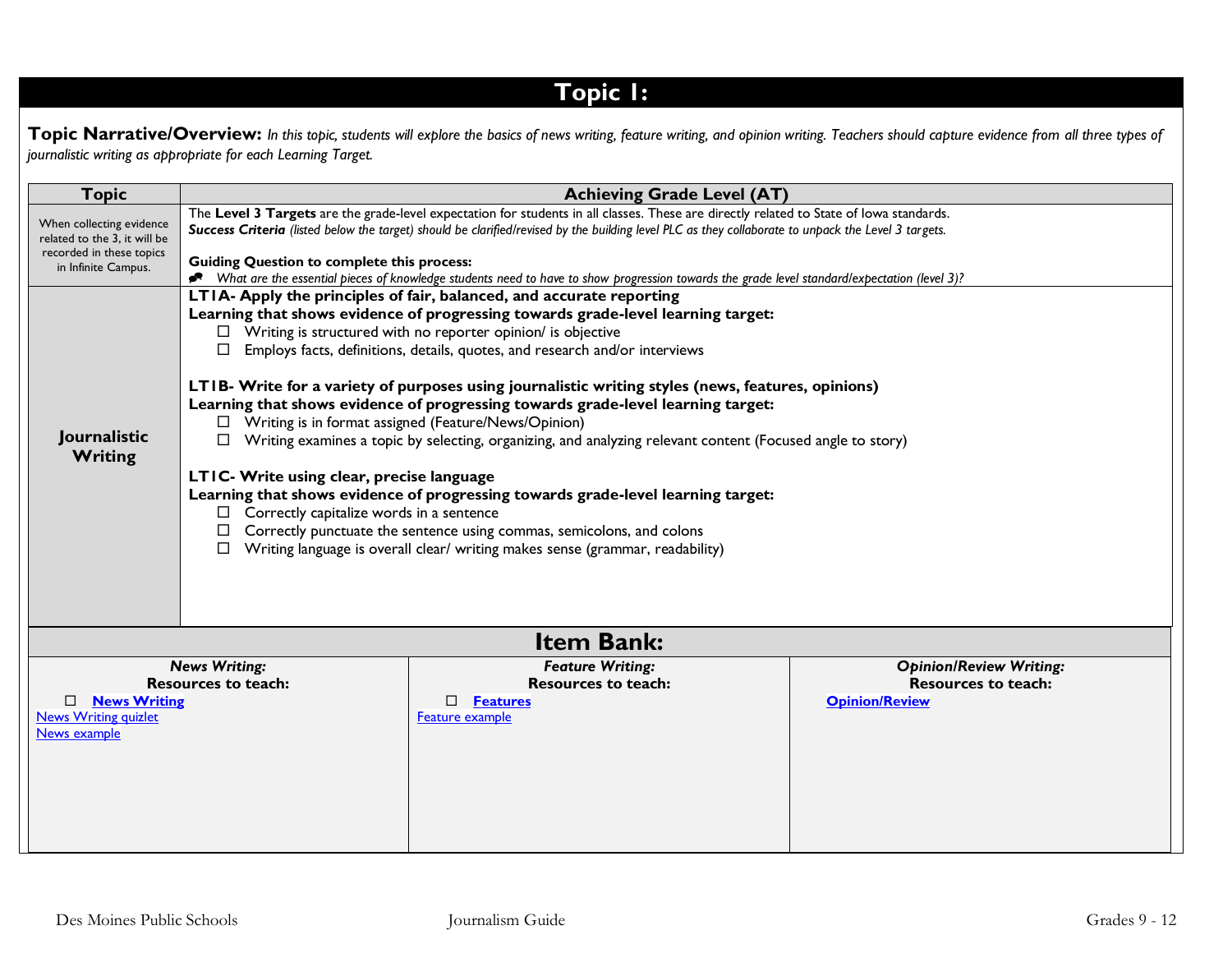# **Topic 2:**

**Topic Narrative/Overview:** In this topic, students will explore the process of applying the First Amendment and other important documents/laws pertinent to student journalism.

| <b>Topic</b>                                                                                                | <b>Achieving Grade Level (AT)</b>                                                                                                                                                                                                                                                                                                                                                                                                                                                                                                                                                                                                                                                                                                                     |                                                                                                                                                                                                                                                                                                                                                                                                                                                                                                                                                                 |                                                                                                                                                                                                                                       |
|-------------------------------------------------------------------------------------------------------------|-------------------------------------------------------------------------------------------------------------------------------------------------------------------------------------------------------------------------------------------------------------------------------------------------------------------------------------------------------------------------------------------------------------------------------------------------------------------------------------------------------------------------------------------------------------------------------------------------------------------------------------------------------------------------------------------------------------------------------------------------------|-----------------------------------------------------------------------------------------------------------------------------------------------------------------------------------------------------------------------------------------------------------------------------------------------------------------------------------------------------------------------------------------------------------------------------------------------------------------------------------------------------------------------------------------------------------------|---------------------------------------------------------------------------------------------------------------------------------------------------------------------------------------------------------------------------------------|
| When collecting evidence<br>related to the 3, it will be<br>recorded in these topics<br>in Infinite Campus. | The Level 3 Targets are the grade-level expectation for students in all classes. These are directly related to State of lowa standards.<br>Success Criteria (listed below the target) should be clarified/revised by the building level PLC as they collaborate to unpack the Level 3 targets.<br><b>Guiding Question to complete this process:</b><br>* What are the essential pieces of knowledge students need to have to show progression towards the grade level standard/expectation (level 3)?                                                                                                                                                                                                                                                 |                                                                                                                                                                                                                                                                                                                                                                                                                                                                                                                                                                 |                                                                                                                                                                                                                                       |
|                                                                                                             | $\Box$<br>□<br>$\Box$<br>□                                                                                                                                                                                                                                                                                                                                                                                                                                                                                                                                                                                                                                                                                                                            | LT2A- Understand the rights guaranteed by the First Amendment to the U.S. Constitution, the Iowa Student Free Expression Law<br>(lowa code Sec.280.22) and the school district publication policy<br>Learning that shows evidence of progressing towards grade-level learning target:<br>Identify the rights guaranteed by the First Amendment.<br>Identify the rights guaranteed by the Student Free Expression Law<br>Identify the rights guaranteed by the school district publication policy<br>Explain how each of these rights affect students in schools |                                                                                                                                                                                                                                       |
| <b>Ethics</b>                                                                                               | LT2B- Understand pertinent court cases related to the Student Freedom of Expression Act.<br>Learning that shows evidence of progressing towards grade-level learning target:<br>$\Box$ Identify court cases of relevance to a student journalist or a student journalistic publication<br>Explain how these court cases relate to student journalists or a student journalistic publication<br>□<br>LT2C- Understand a journalist's responsibility to be fair, balanced, and accurate in reporting and writing.<br>Learning that shows evidence of progressing towards grade-level learning target:<br>$\Box$ Write a claim for an ethical scenario<br>$\Box$ Provide evidence that proves your claim using the SPJ or Photojournalism Code of Ethics |                                                                                                                                                                                                                                                                                                                                                                                                                                                                                                                                                                 |                                                                                                                                                                                                                                       |
|                                                                                                             |                                                                                                                                                                                                                                                                                                                                                                                                                                                                                                                                                                                                                                                                                                                                                       | <b>Item Bank:</b>                                                                                                                                                                                                                                                                                                                                                                                                                                                                                                                                               |                                                                                                                                                                                                                                       |
| <b>Kaepernick</b><br>$\Box$<br>protest on the field                                                         | 2ATarget:<br><b>Resources to teach:</b><br>Journalism Resources by Target\Ethics\2A<br>□ The New York Times: The Awakening of Colin<br>First Amendment Watch: A timeline of political                                                                                                                                                                                                                                                                                                                                                                                                                                                                                                                                                                 | 2BTarget:<br><b>Resources to teach:</b><br>Journalism Resources by Target\Ethics\2B                                                                                                                                                                                                                                                                                                                                                                                                                                                                             | 2CTarget:<br><b>Resources to teach:</b><br>Journalism Resources by Target\Ethics\2C<br>Fake news vocabulary<br>$\Box$<br><b>Fake News: How A Partying Macedonian Teen</b><br>$\Box$<br><b>Earns Thousands Publishing Lies (video)</b> |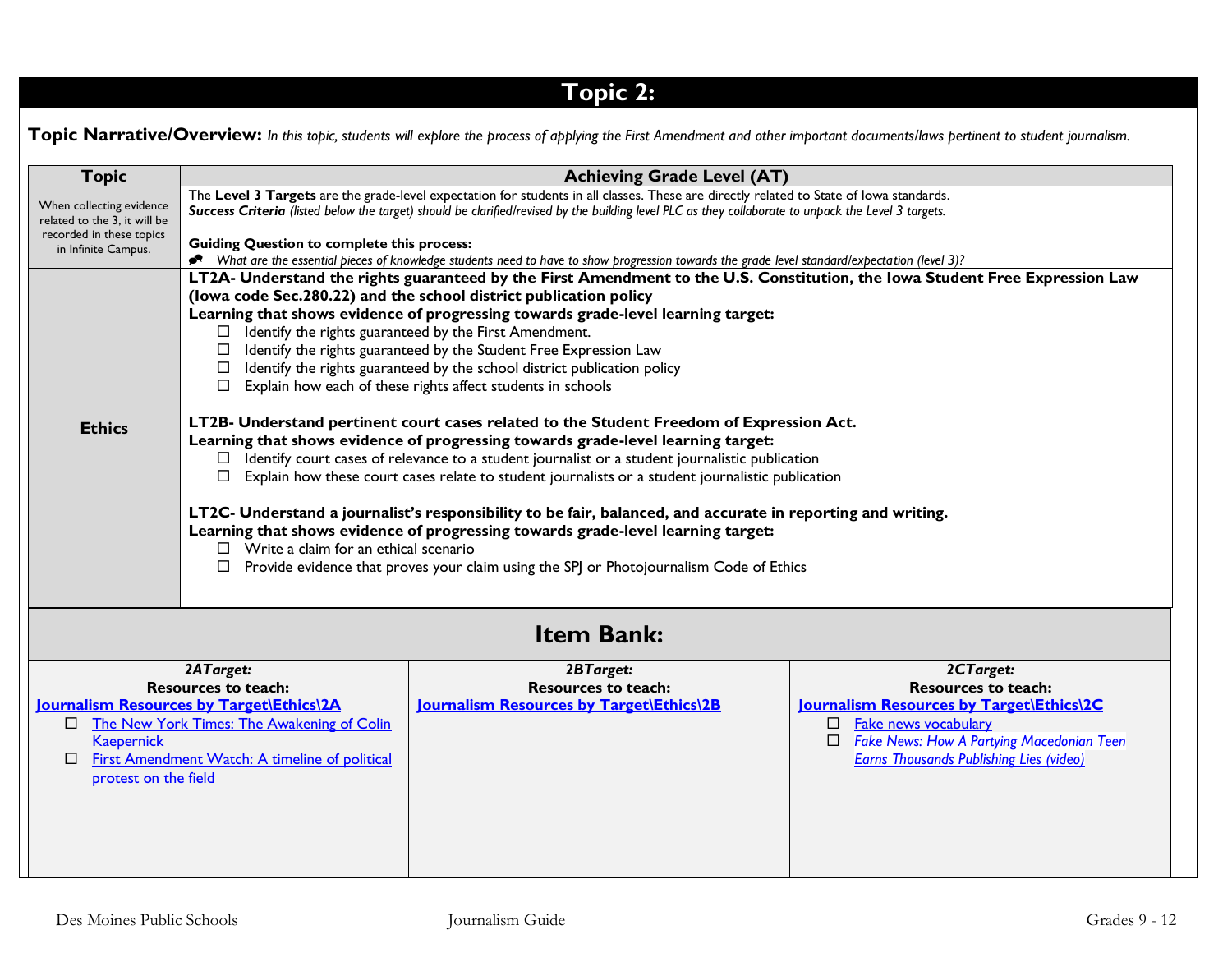# **Topic 3:**

Topic Narrative/Overview: In this topic, students will explore the basics of journalistic design and begin the process of designing their own pages using InDesign and editing photos using *Photoshop.* 

| <b>Topic</b>                                                                                                                                                                                                                                              |                                                                                                                                                                                                                                                                                                                                                                                                                                                                                                                                                                                                                                                                                                                                                                                                                                                                                                                                                         | <b>Achieving Grade Level (AT)</b> |
|-----------------------------------------------------------------------------------------------------------------------------------------------------------------------------------------------------------------------------------------------------------|---------------------------------------------------------------------------------------------------------------------------------------------------------------------------------------------------------------------------------------------------------------------------------------------------------------------------------------------------------------------------------------------------------------------------------------------------------------------------------------------------------------------------------------------------------------------------------------------------------------------------------------------------------------------------------------------------------------------------------------------------------------------------------------------------------------------------------------------------------------------------------------------------------------------------------------------------------|-----------------------------------|
| When collecting evidence<br>related to the 3, it will be<br>recorded in these topics<br>in Infinite Campus.                                                                                                                                               | The Level 3 Targets are the grade level expectation for students in all classes. These are directly related to State of lowa standards.<br>Success Criteria (listed below the target) should be clarified/revised by the building level PLC as they collaborate to unpack the Level 3 targets.<br><b>Guiding Question to complete this process:</b><br>● What are the essential pieces of knowledge students need to have to show progression towards the grade level standard/expectation (level 3)?                                                                                                                                                                                                                                                                                                                                                                                                                                                   |                                   |
| <b>Design</b>                                                                                                                                                                                                                                             | LT3A- Apply design elements to create a layout that is visually appealing and effectively communicates the idea of the page to the<br>reader<br>Learning that shows evidence of progressing towards grade-level learning target:<br>$\Box$ Create a page that accurately reflects the story/content<br>Uses a dominant image and ABCD caption<br>$\Box$<br>Creates several other visual elements to provide additional info related to the content of the page (sidebar, pull-quote, infographics, etc.)<br>LT3B- Employ various graphic elements to enhance the readability and attractiveness of the layout<br>Learning that shows evidence of progressing towards grade-level learning target:<br>$\Box$ Adheres to the style of the publication regarding fonts, sizes, indents, etc.<br>Use text in a visually pleasing way that represents the story<br>$\Box$<br>Use white space to enhance readability, not for it to look incomplete<br>$\Box$ |                                   |
|                                                                                                                                                                                                                                                           | <b>Item Bank:</b>                                                                                                                                                                                                                                                                                                                                                                                                                                                                                                                                                                                                                                                                                                                                                                                                                                                                                                                                       |                                   |
| 3ATarget:<br>3BTarget:<br><b>Resources to teach:</b><br><b>Resources to teach:</b><br>Journalism Resources by Target\Design\3B<br>Journalism Resources by Target\Design\3A<br><b>InDesign Basics (video)</b><br>Design Vocab quizlet<br>Photoshop (video) |                                                                                                                                                                                                                                                                                                                                                                                                                                                                                                                                                                                                                                                                                                                                                                                                                                                                                                                                                         |                                   |